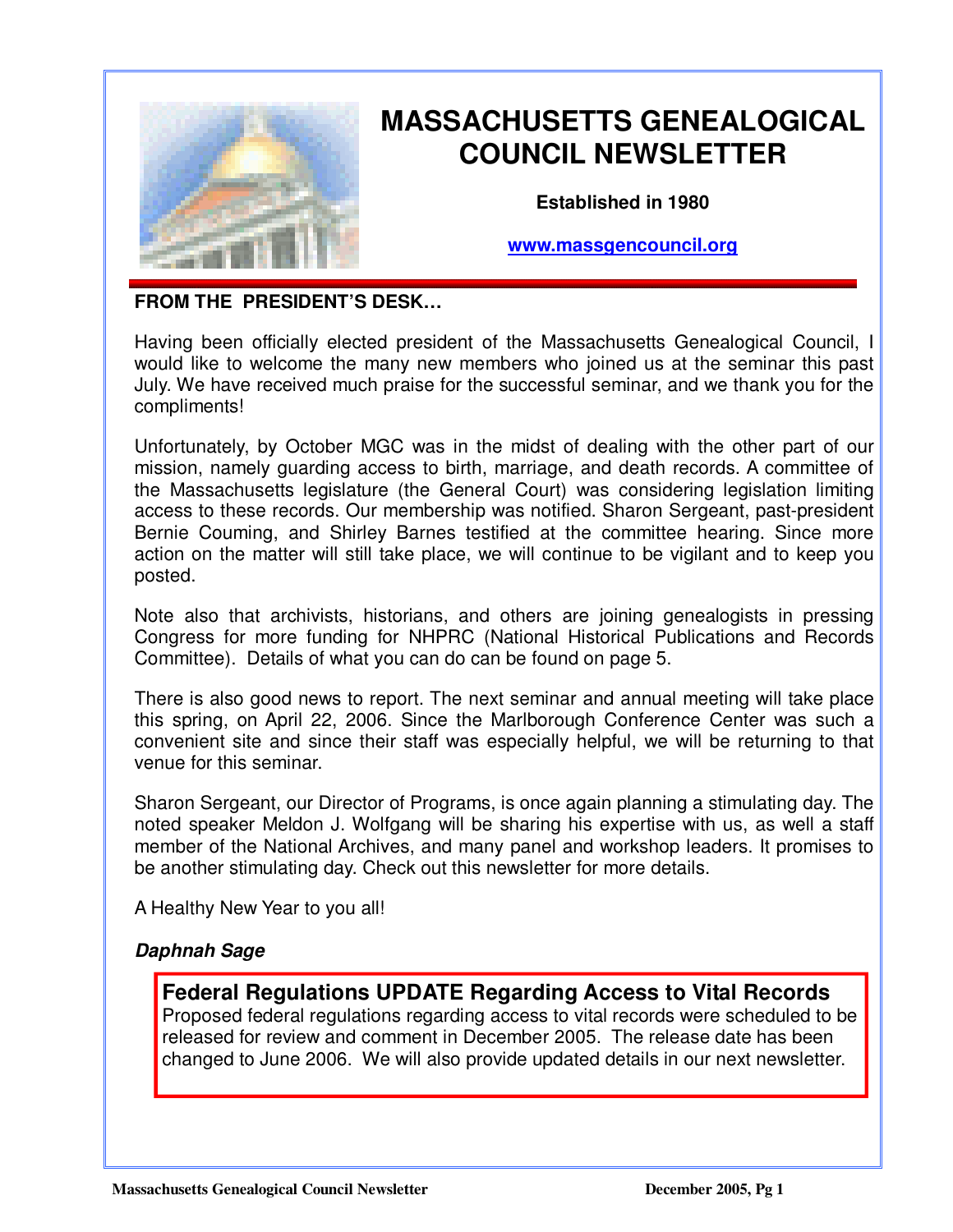# **MGC BOARD MEMBERS 2003-2004**

#### **OFFICERS**

Ξ

Daphnah Sage, President Mary Ellen Grogan, Vice President Benjamin Woznick, Treasurer Peter Viles, Secretary

#### **DIRECTORS**

Ann Dzindolet, Archives Shirley Barnes, Civil Records Christine Sweet-Hart, Newsletter Editor Sharon Sergeant, Programs Michael Brophy, Publicity Sheila FitzPatrick, Ways & Means Bob Stone, Webmaster

### **BOARD MEETING SCHEDULE**

The MGC Board meets on Saturdays, from 1p.m. to 4p.m., four times a year at the National Archives in Waltham, unless otherwise noted. Meetings are open to all interested genealogists. Massachusetts genealogical organizations are urged to send a representative to these meetings. Contact: info@massgencouncil.org.

# **HISTORY AND MISSION STATEMENT**

The Massachusetts Genealogical Council was founded in 1980 and has dedicated itself to serving the interests of the state's genealogical community.

The Council's stated purposes are: to act as advocates in monitoring legislative and administrative activities of governmental agencies which affect genealogists; to sponsor and present legislation and programs designed to expand the resources and accessibility of services; to develop and promote the growth, education and exchange of ideas among persons and organizations interested in the pursuit of genealogy; and to provide other activities to advance genealogy.

## **BOOK REVIEW**

Brenda Dougall Merriman, CGRS, CGL, About Genealogical Standards of Evidence: A Guide for Genealogists, Toronto: The Ontario Genealogical Society, Second Edition, 2004.

This slim, 93-page volume is an excellent compact reference for the novice genealogist, or for one looking to bring their research up to standards used by the more advanced genealogical community.

The first half of the book explains the background of genealogical research: genealogical research standards, including types of resources; analyzing evidence; the Genealogical Proof Standard; and citation and documentation of evidence. Also included is a section on practicing and applying standards, including self-improvement and education, online and correspondence courses, personal attendance institutes, certification and accreditation, lineage societies of Canada, and writing and publishing resources.

The second half of the book focuses on examples of Canadian vital records, church records, etc. used in research. In the back of the book is a listing of books, articles, audiotapes, and websites for further information.

It would be a great resource to add to the curriculum of a genealogical course or seminar, as it does not overwhelm the reader with technical information, but does give enough information and avenues for further learning that make it a worthwhile book to have on your shelf.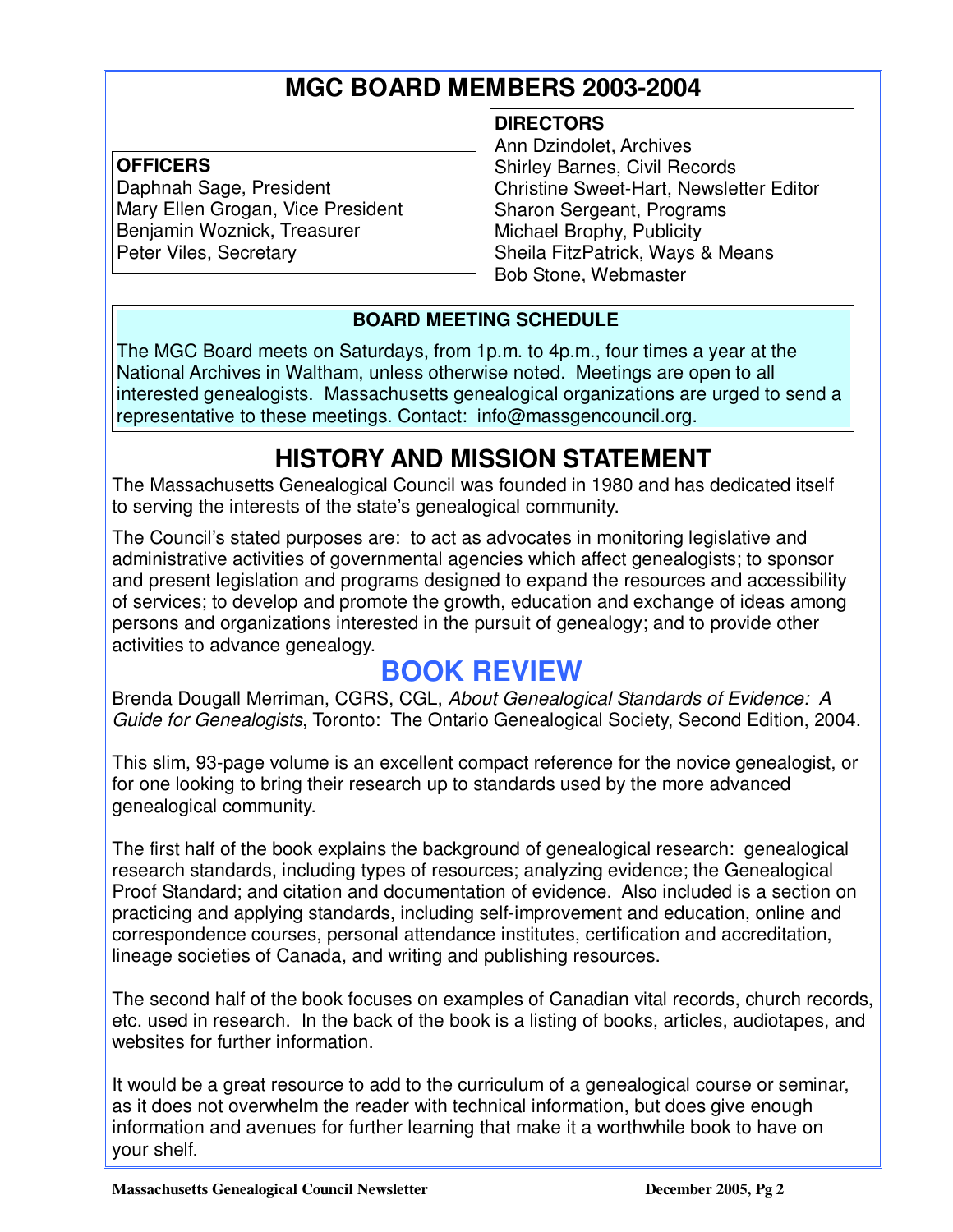## **MGC 2005 CONFERENCE REVIEW by Sheila FitzPatrick, Director, Ways & Means**

What can be said about our annual seminar held in July 2005? Fabulous! An easy to find venue, knowledgeable speakers on lesser known collections in the archives, a variety of vendors with a wide array of genealogical products, great food, and congenial companions. What more can a seminar participant ask for?

Over 150 enthusiastic genealogists spent the last Saturday in July in a woodland retreat in Marlborough, Mass., and heard from the experts from the National Archives, Northeast Region. Dianne LeBlanc, Regional Director, opened the day by telling us where NARA is today and where it's going. Then came the decision which of three lectures to attend: archival techniques, custom house records, or a beginner's "how-to". This was followed by lunch (another decision at the hot and cold buffet), where we could sit with the members of the Association of Professional Genealogists and pick their brains on a variety of topics.

The afternoon resumed with choices among census records, federal court records, or local history. The last track of the day consisted of a choice between immigration records, New York records, or a case study. The conference closed with our panel of experts doing a Q & A session. The only negative: one person could not attend all the lectures without being cloned!

Lucky us! We are returning to the Verizon Conference Center in Marlborough on April 22, 2006, for our annual seminar. Mark your calendars and we'll see you there!

# \*\*\*\*\*\*\*\*\*\*\*\*\*\*\*\*\*\*\*\*\*\*\*\*\*\*\*\*\*\*\*\*\*\*\*\*\*\*\*\*\*\*\*\*\*\*\*\*\*\*\*\*\*\*\*\*\*\*\*\*\*\*\*\*\*\*\*\*\*\*\*\*\*\*\*\*\*\*\*\*\*\*\*\*\*\*\*\*\*\*\*\*\*\*\*\*\*\*\*\*\*\*\*\*

## **FEDERAL LAW THREATENS CLOSURE OF VITAL RECORDS ACROSS THE NATION; MGC, APG, FGS/NGS MEMBERS QUESTIONING LAW'S JURISDICTION**

Proposed regulation drafts for the Federal Public Law 108-458 Section 7211 threaten to close vital records access nationwide. These regulations were scheduled for the formal review process in December 2005 but have now been delayed until June 2006.

Members of the Massachusetts Genealogical Council, the Association of Professional Genealogists and the FGS/NGS Records Access Committee have begun questioning the jurisdiction of this Federal law, as well as the validity of the proposed regulations draft, by contacting Federal and state legislators.

The MGC will host a panel discussion at our April 22 Annual Meeting and Seminar, where legislators, vital records registrars, town and city clerks, archivists and other officials from all over New England will be invited to present their views to the genealogical community.

The MGC will also host a panel discussion of records access issues at the 2006 FGS Conference in Boston. We will provide additional details in our next newsletter. In the meantime, please contact your legislators and ask them if they are aware of this issue. Please, tell them that genealogists across the nation are questioning the validity of the proposed regulation drafts for Public Law 108-458 Section 7211.

Ξ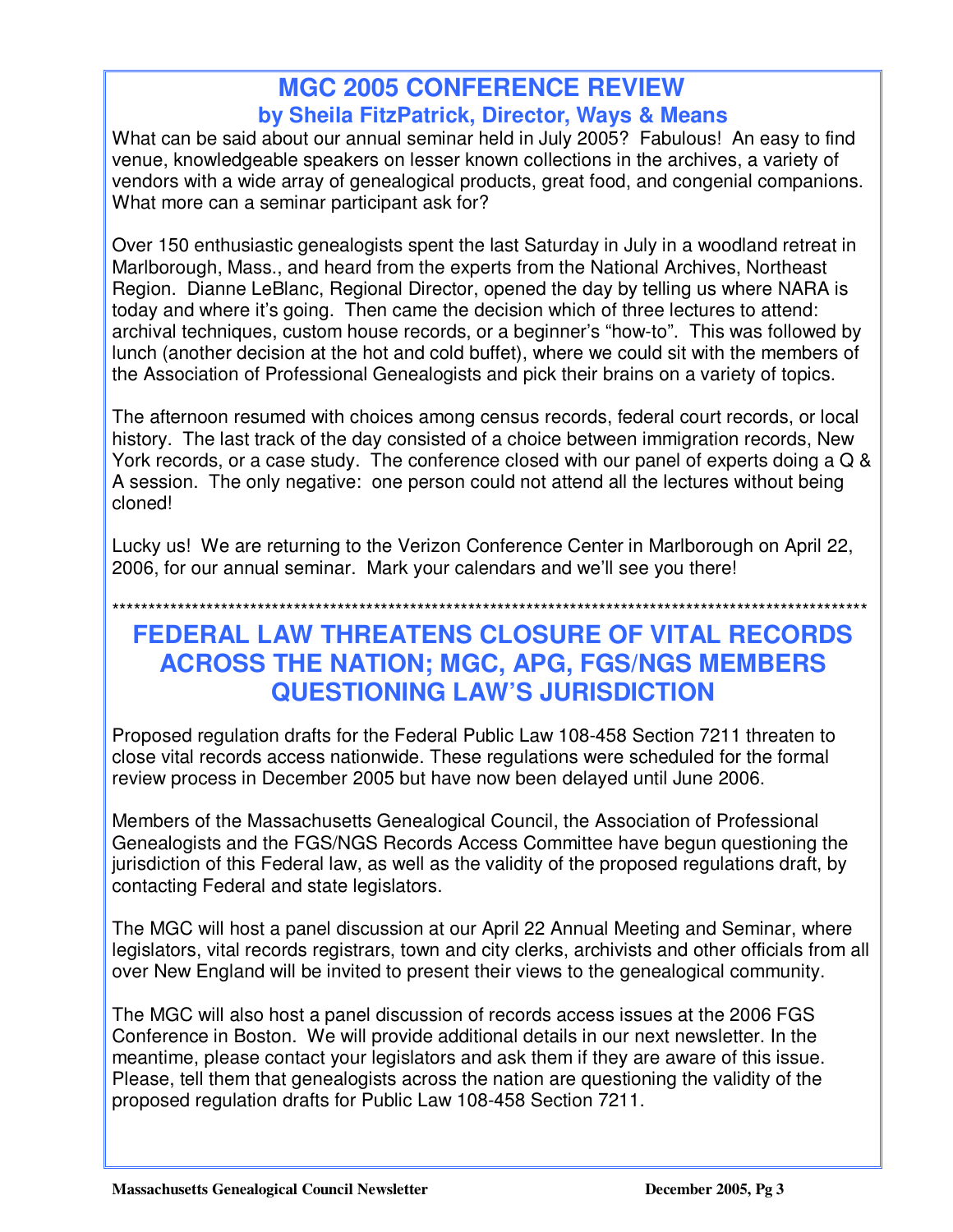## i ACTION ALERT:

# **COMMITTEE RESTORES NHPRC FUNDING; SENATE NEXT!**

This article was adapted from the archivists website at www.archivists/org/news/nhprc-June21\_2005.asp

**June 21, 2005**—The House of Representatives has restored funding for the National Historical Publications and Records Commission in its budget bill—with \$5.5 million for competitive grants and \$2 million for program administration! The House Subcommittee on Treasury, Transportation, HUD, and the Judiciary (T-THUD) approved that addition on June 21. This is a very positive result—and the organizations and individuals who raised their voices to request restoration of funding can be very pleased.

But there's more to be done—now in the Senate—to preserve this funding or to raise it to the \$8 million in grants and \$2 million in administration that the archives, records management, history, and research community has identified as the essential level of funding.

To ensure that this funding survives through the next stages of the budget process, the following steps must be taken:

**Send letters to your senators.** If your senator is on the Senate Appropriations Committee and the Senate Subcommittee on Treasury, Transportation, HUD, and the Judiciary, ask him or her to propose that the funding recommended by the House be increased to \$8 million for competitive grants and \$2 million for staff and administration in the National Archives budget. (For a list of committee and subcommittee members, see www.savearchives.org).

If your senator is not on the Appropriations Committee or the Senate T-THUD Subcommittee, ask him or her to contact Senator Kit Bond, chair of the T-THUD Subcommittee (if your senator is a Republican), or Senator Patty Murray, ranking member of the T-THUD Subcommittee (if your senator is a Democrat), with a request that the funding recommended by the House be increased to \$8 million for competitive grants and \$2 million for staff and administration in the National Archives budget.

**Make a visit to the home offices of your senators or representative. Or, if you or your constituents** are going to be in Washington, DC, plan to visit your members' DC offices. If you can't talk with the senator or representative, talk to his or her staff members—and specifically the staff member who handles appropriations issues. Again, urge them to contact their colleagues on both the Senate and House Appropriations Committee and the Subcommittees on Treasury, Transportation, HUD, and the Judiciary to voice their support for the restoration of funding for NHPRC.

**For more information and to obtain addresses/fax numbers for House and Senate committee members:**

- Society of American Archivists: www.archivists.org
- Council of State Historical Records Coordinators: www.coshrc.org
- SaveArchives.org, a Web site dedicated to preserving our nation's archival heritage: www.savearchives.org

As always, our success this year will depend on the level of coordination, involvement, and commitment of those archivists, historians, documentary editors, and others who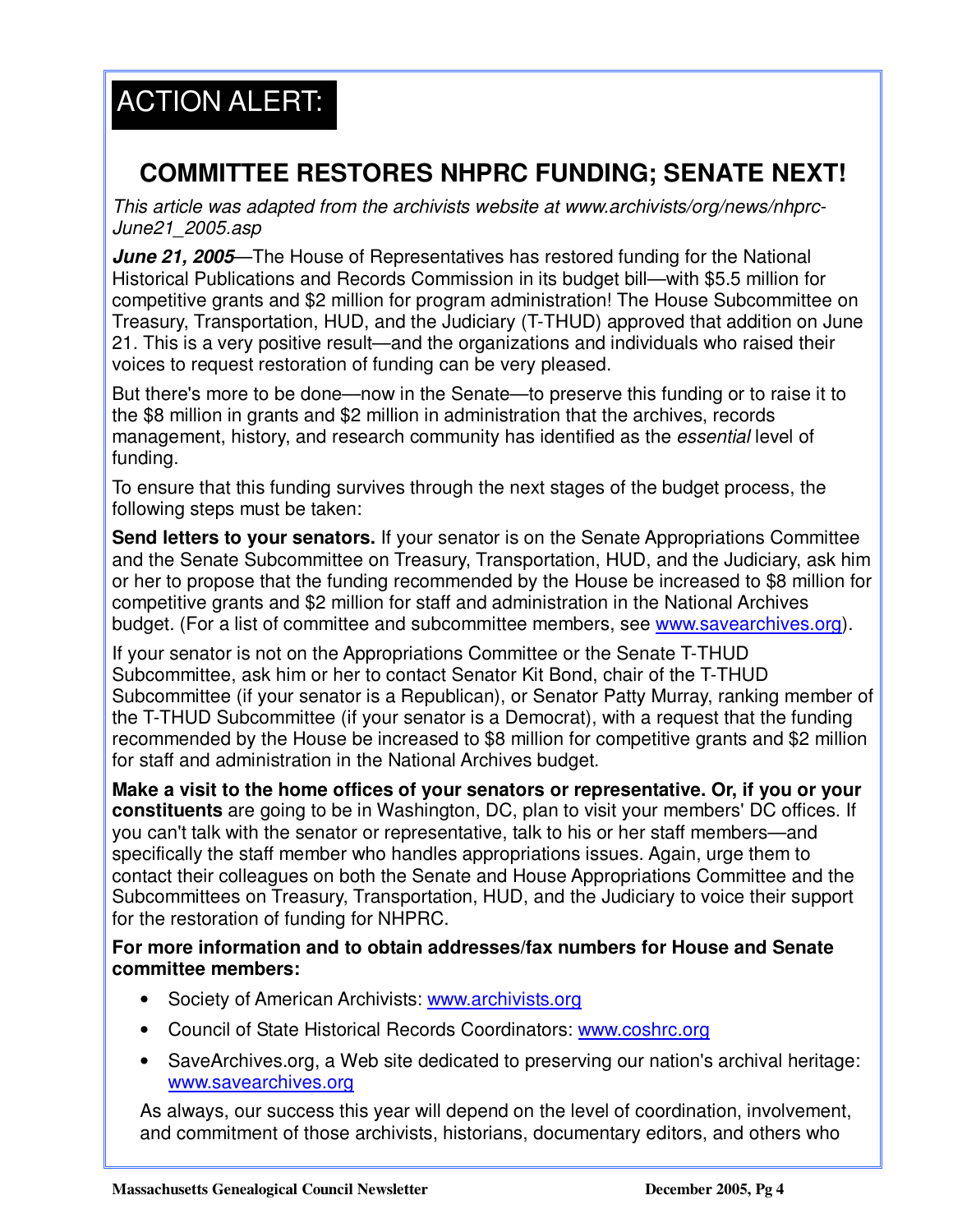care about NHPRC. Please forward this update to others who may be interested or able to help. There is strength in numbers! Questions? Suggestions? Contact:

• info@coshrc.org or nbeaumont@archivists.org or admin@savearchives.org

#### **Members of the Joint Task Force on Advocacy:**

Ξ

- Council of State Historical Records Coordinators: David Carmicheal, Sandra Clark, Kathleen Roe
- SAA: Peter Gottlieb, Joan Krizack, Rand Jimerson, Richard Pearce-Moses, Nancy Beaumont
- National Association of Government Archives and Records Administrators: Tim Slavin
- ARMA International: Stacey Moye

\*\*\*\*\*\*\*\*\*\*\*\*\*\*\*\*\*\*\*\*\*\*\*\*\*\*\*\*\*\*\*\*\*\*\*\*\*\*\*\*\*\*\*\*\*\*\*\*\*\*\*\*\*\*\*\*\*\*\*\*\*\*\*\*\*\*\*\*\*\*\*\*\*\*\*\*\*\*\*\*\*\*\*\*\*\*\*\*\*\*\*\*\*\*\*\*\*\*\*\*\*

## **GENEALOGISTS' CERTIFICATION REQUIREMENTS REVISED**

This is the official press release from the BCG. For more information, please see their website at www.bcgcertification.org.

The Board for Certification of Genealogists announced that, effective immediately, it has consolidated three research categories into one category that will be called Certified Genealogist. All those holding a current credential as Certified Genealogical Records Specialist, Certified Lineage Specialist, or Certified Genealogist will hold the designation of Certified Genealogist. The Board also established application requirements for the single credential and voted to continue the existing renewal requirements for those already certified.

The Board reached the decisions after extensive talks at the annual meeting of the Board of Trustees in Salt Lake City on October 16. Incoming board president Connie Miller Lenzen, CG, of Portland, Oregon, explained that the change has been made for two reasons. "First, regardless of the type of work they do, all genealogists have the same skills. Second, having three research categories was confusing to both the genealogical community and the general public. The categories were different, but the differences were not well understood. We expect that the public can now more easily hire a certified person without being concerned about the differences. The one thing that will not change is the Board commitment to excellence in genealogical work."

In May 2004, the Trustees approved the following motion, Lenzen continued: "Anyone demonstrating competence in all general skill areas of research, evidence analysis, kinship determination, and reporting should be eligible for certification as a genealogist, without further distinction or limitation. Upon implementation, all certified persons in any research category would hold the designation Certified Genealogist." After more than a year of discussion, soliciting input, planning, and writing, the Board voted on the final draft of the revised application guide.

The new requirements have been designed to test the four skill areas used by all genealogists. The requirements are:

1. Acceptance of the Genealogist's Code.

2. Background resume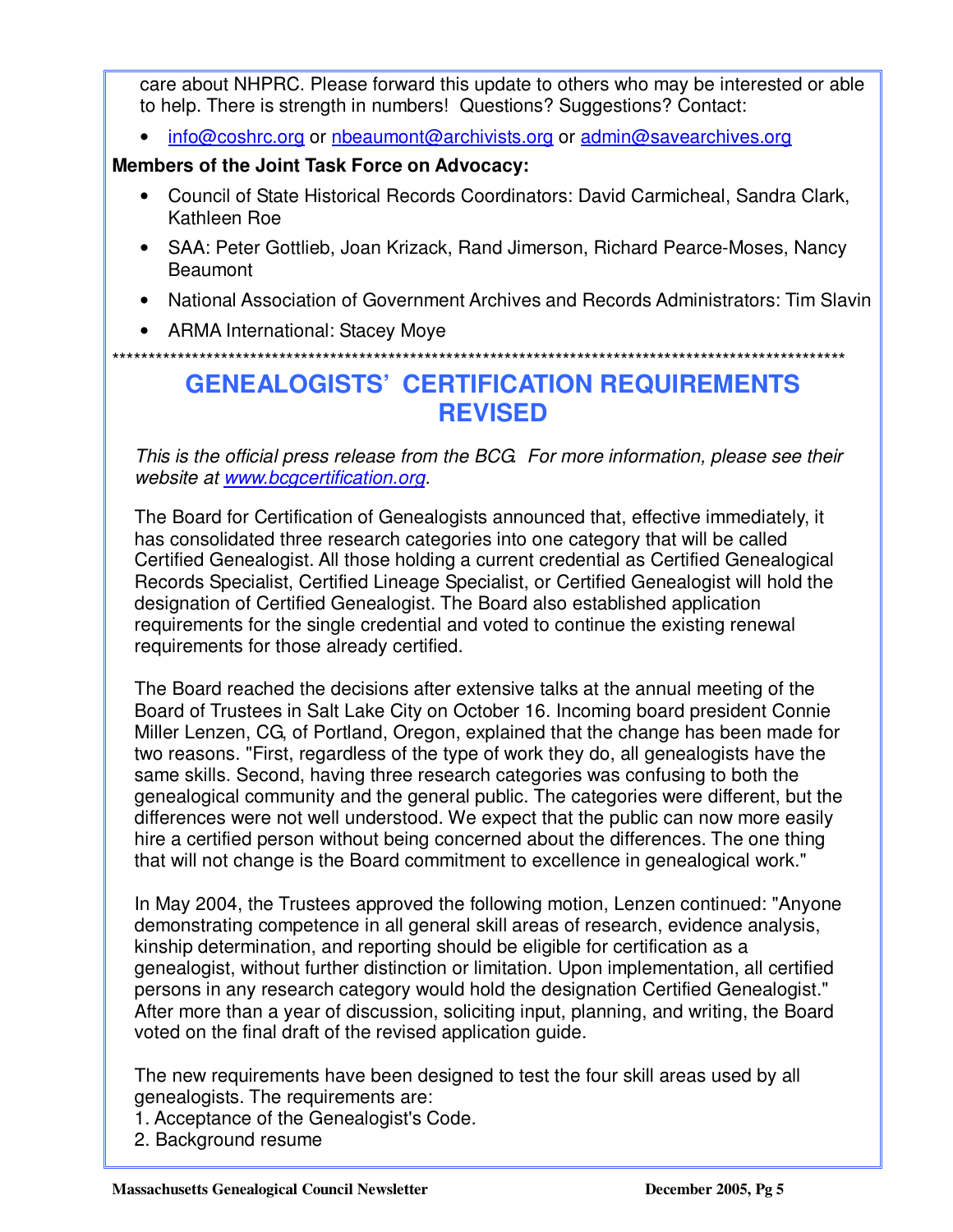3. Document work with a BCG-supplied document: transcribe, abstract, and evaluate the document, prepare a research plan.

4. Document work with an applicant-supplied document: transcribe, abstract, and evaluate the document, prepare a research plan

5. Research report prepared for a client

Ξ

6. Case study of conflicting or indirect evidence

7. Kinship determination project. The project is to include at least three couples in successive ancestral generations. The project may be in the form of a narrative genealogy, narrative lineage, or narrative pedigree.

Complete details for each requirement will be posted on the BCG website, www.bcgcertification.org, by December 1 of this year. Beginning January 1, 2006, only applications using the new requirements will be accepted. The new BCG Application Guide will be available at the National Genealogical Society conference in Chicago in June 2006.

The trustees also determined that individuals certified by BCG will still need to renew their certification every five years and that requirements for renewal will remain the same as they are now, regardless of the certification category previously held. Those requirements include an updated resume and the submission of up to four work samples. Current holders of the CGRS and CLS credentials will have until November 1, 2006 to make the transition to the CG credential. BCG's teaching categories, Certified Genealogical Lecturer and Certified Genealogical Instructor, are not affected by the change to a single research credential.

Also unchanged is the two-step application process. Individuals file a preliminary application form and then have up to one year to submit their completed portfolio. Those who have already filed a preliminary application form will have the opportunity to decide whether to continue under the previous requirements or convert to the new requirements. Any preliminary applications filed on or after January 1, 2006 must follow the new requirements.

Since its founding in 1964, The Board for Certification of Genealogists has promulgated in research, lectures, and publications attainable, uniform standards of competence and ethics that have become generally accepted throughout the field. Its publication, The BCG Genealogical Standards Manual, sets forth the currently accepted standards for all areas of genealogical research.

### \*\*\*\*\*\*\*\*\*\*\*\*\*\*\*\*\*\*\*\*\*\*\*\*\*\*\*\*\*\*\*\*\*\*\*\*\*\*\*\*\*\*\*\*\*\*\*\*\*\*\*\*\*\*\*\*\*\*\*\*\*\*\*\*\*\*\*\*\*\*\*\*\*\*\*\*\*\*\*\*\*\*\*\*\*\*\*\*\*\*\*\*\*\*\*\*\*\* **AFRICAN-AMERICAN MATERIALS TO BE DIGITIZED**

The following is a press release issued by the Massachusetts Historical Society. It is available in its entirety at www.masshist.org/about/news.cfm?newsitem=16.

The Massachusetts Board of Library Commissioners has awarded the Massachusetts Historical Society a grant to digitize primary sources that document "African Americans and the End of Slavery in Massachusetts." The Society will present historical manuscripts, rare – in some cases unique – published works, artifacts, and visual materials that serve as a window upon the lives of African Americans in Massachusetts from the arrival of the first slaves on the ship Desire in 1638 through the abolition of slavery under the Massachusetts Constitution of 1780. Through true-color, large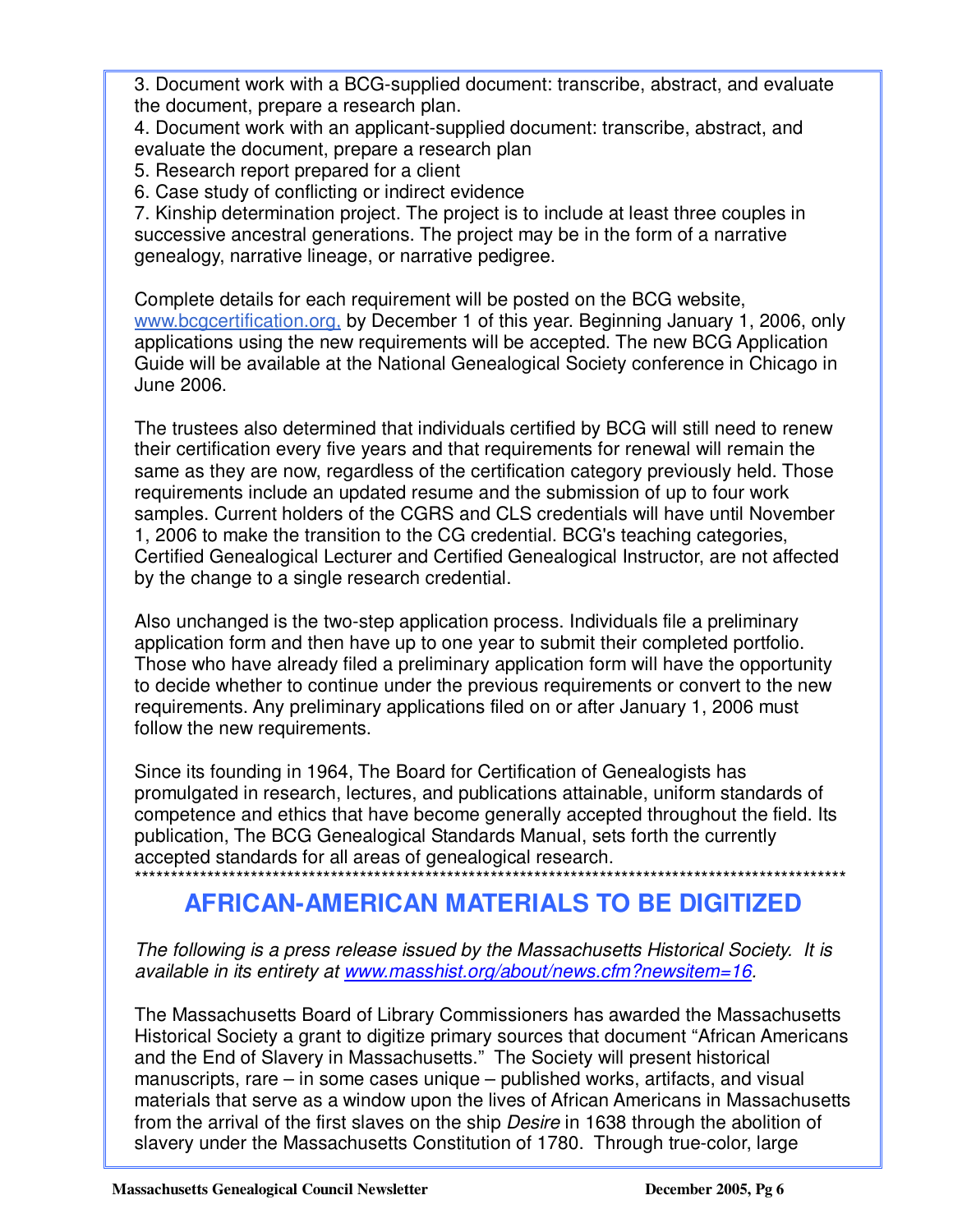format images, linked to searchable transcriptions and enhanced by contextual historical and biographical information, the MHS will make the unique or difficult-to-find materials available to the widest possible audience at masshist.org.

Highlights will include the Society's unique copy of **Samuel Sewall's The Selling of Joseph** (1700), the first antislavery tract published in New England; manuscript letters and poems written by Phillis Wheatley, the first published African American poet; the flag and medallion of the Bucks of America, the Commonwealth's first Black military unit; and accounts, receipts, and other documents related to the African slave trade and the internal slave trade in colonial New England.

As a researcher who has made use of many of these items at the MHS noted in supporting the Society's grant proposal, the "content of the materials provided will help to stimulate and inform a public discussion and shape scholarly research in ways that will further reveal the diversity and democratic tradition inherent in American history" and "will further help to educate the public by providing the evidentiary bedrock upon which nonprofessional historians and general readers can verify or examine claims made about New England slavery and African-American history."

The "African Americans and the End of Slavery in Massachusetts" project will begin on December 1, 2005 and be completed by October 1, 2006. \*\*\*\*\*\*\*\*\*\*\*\*\*\*\*\*\*\*\*\*\*\*\*\*\*\*\*\*\*\*\*\*\*\*\*\*\*\*\*\*\*\*\*\*\*\*\*\*\*\*\*\*\*\*\*\*\*\*\*\*\*\*\*\*\*\*\*\*\*\*\*\*\*\*\*\*\*\*\*\*\*\*\*\*\*\*\*\*\*\*\*\*\*\*\*\*\*\*

## **TWENTY-FIVE YEARS OF ADVOCACY AND THE FIGHT CONTINUES**

Adapted from a presentation at the November 19, 2005 Board meeting by Shirley Barnes, Civil Records Director

The MGC turned twenty-five this year. Over the last two and a half decades, there have been many challenges to vital records access in this state. All of these challenges have been met head on by MGC members who have risen to the occasion and helped maintain the continued availability of records to researchers. Who is MGC and how did it come into being? The following is a brief history of the MGC and its involvement with the vital records of Massachusetts.

In 1976 concern began to grow in the federal government about fraudulent use of vital records. In 1977 a group of genealogists came together with a shared apprehension about a proposed bill that would close access to vital records for fifty years. An additional cause for concern was the condition of the records; many falling to shreds from use, especially at the state registry, then located in the State House.

The registry was moved from the State House to nearby Ashburton Place for a short period of time until the space was taken for a day care center. The registry and the records were uprooted again, this time to the basement of 150 Tremont Street, a location that proved to be fraught with problems, not the least of which were several gas leaks. In addition, a sewer break dumped garbage from the restaurant above, and freezing weather brought water and cement chunks from the street into the records room. Damaged records had to be sent out for cleaning and restoration twice, at considerable cost, thereby temporarily removing them from public access. New space that was well lit and spacious was then leased at 470 Atlantic Avenue, on the second floor. Unfortunately,

Ξ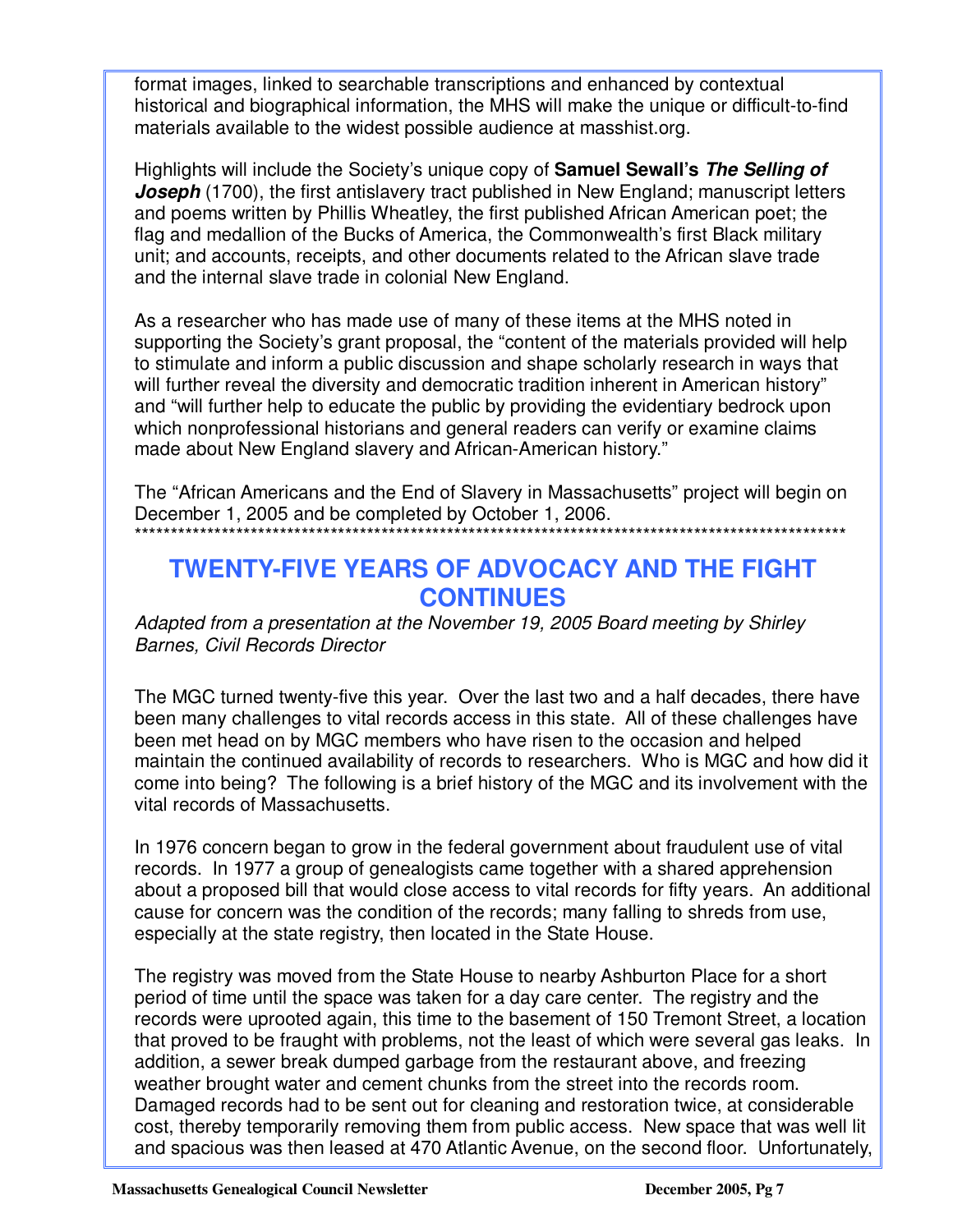the owner decided to take back the space, and the lease was lost. The last move, in 2000, was to the present location at 150 Mount Vernon St., Dorchester, next to the Bay Side Expo Center in a space formerly occupied by a bank.

In 1980, the Massachusetts Genealogical Council was formed in an attempt to move the oldest vital records, those from 1849-1889, into the care of the State Archives where they would be better protected. In 1983, a bill passed as Chapter 374 of the Acts of 1983 that did just that. In 1986, an amendment was passed that clarified several issues with the original bill. Since then, records have been moved from the vital records office to the State Archives in five year blocks to match the range created with the indexes.

About 20 years ago, the State Registrar formed a committee to recodify and update Chapter 46 and other Massachusetts General Laws. This update threatened to cut off access to the vital records once again. MGC genealogists, among other interested parties, protested the intended closure at a hearing before the Committee on Government Regulations, and the bill was not reported out. The Committee chair suggested that the genealogists and the State Registrar meet to discuss the issues. Over the course of the next year in several meetings, the genealogists fought hard to keep access to records open, as it has always been, to protect the records, and to understand all the changes and proposals from the Department of Public Health (DPH). Agreement on the contents of the bill was finally reached by all participants. However, in the next legislative session, the bill failed to be filed by DPH.

Since then, this very long bill affecting records, access, and preservation, has been filed and re-filed. The latest bill, H-2233 filed by Rep. Thomas O'Brien for the DPH, was supposed to be the above-mentioned bill. However, it had been changed enough so that the genealogical community opposed it. As a result of our efforts, the bill did not pass.

Once again the MGC is facing a challenge to the accessibility of vital records in the state. We need everyone's help to make sure that this access is not taken away. We are counting on all of you to help us at this crucial time. Please support bill H-3448. For full text of the bill, please see www.mass.gov/legis/bills/house/ht03/ht03448.htm. Look for ADDITIONAL UPDATES in the next issue, including ways you can help with this important work.

\*\*\*\*\*\*\*\*\*\*\*\*\*\*\*\*\*\*\*\*\*\*\*\*\*\*\*\*\*\*\*\*\*\*\*\*\*\*\*\*\*\*\*\*\*\*\*\*\*\*\*\*\*\*\*\*\*\*\*\*\*\*\*\*\*\*\*\*\*\*\*\*\*\*\*\*\*\*\*\*\*\*\*\*\*\*\*\*\*\*\*\*\*\*\*\*\*\*\*\*\*

**EDITOR'S NOTES**

**Newsletter Contributions**: If you would like to have the projects or activities of your society included in the MGC newsletter, please send them to: Newsletter Editor, Massachusetts Genealogical Council, P. O. Box 5393, Cochituate, MA 01778, or via email to editor@massgencouncil.org.

**Newsletter Options**: If you would like to receive the newsletter via email, please contact the newsletter editor at editor@massgencouncil.org.

### **Coming in the Next Issue**:

Ξ

Legislative changes that will impact access to vital records. News, reviews, articles of interest.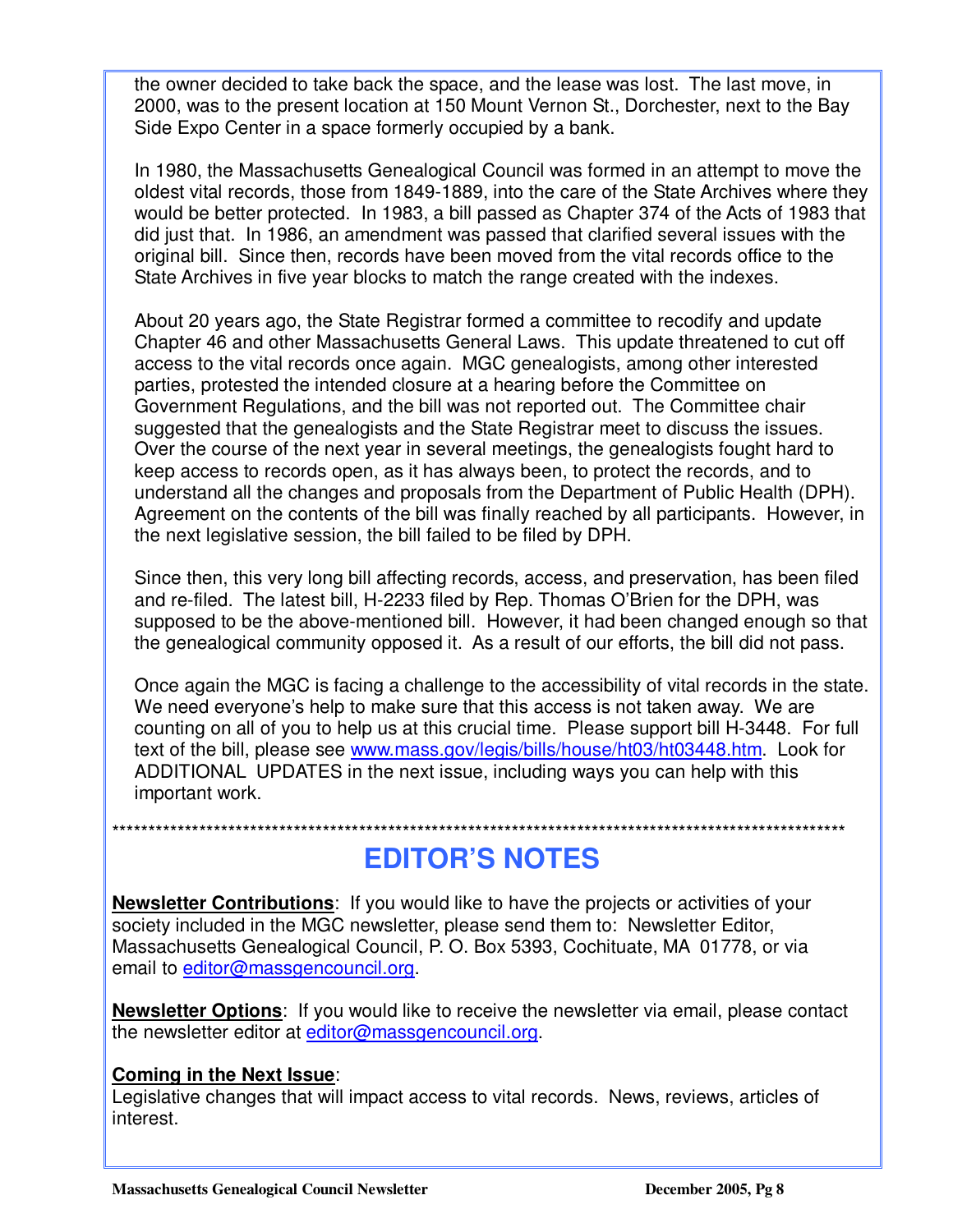MGC conference 2006 information. Early registration deadline will be **MARCH 15, 2006**. Detailed information regarding this year's conference will be in the next newsletter.

**Address/Email Change?**: Keep the MGC newsletter coming – inform us of any changes by contacting us at editor@massgencouncil.org.

\*\*\*\*\*\*\*\*\*\*\*\*\*\*\*\*\*\*\*\*\*\*\*\*\*\*\*\*\*\*\*\*\*\*\*\*\*\*\*\*\*\*\*\*\*\*\*\*\*\*\*\*\*\*\*\*\*\*\*\*\*\*\*\*\*\*\*\*\*\*\*\*\*\*\*\*\*\*\*\*\*\*\*\*\*\*\*\*\*\*\*\*\*\*\*\*\*\*\*\*\*

# **NATIONAL CONFERENCE COMES TO BOSTON!**

The Federation of Genealogical Societies (FGS) and New England Historic Genealogical Society (NEHGS) are pleased to announce that the 2006 FGS/NEHGS Conference will be held in Boston. FGS and NEHGS are proud to bring together some of the finest genealogical presenters from not only the United States but also England, Scotland, Ireland, and Canada for this four-day conference. You will have an opportunity to learn from those who work in the very repositories from which you need information. The 2006 FGS/NEHGS Conference will be the largest genealogical event ever held, with more than 370 educational opportunities in classes, workshops, and luncheon presentations. Enjoy rare opportunities to hear speakers from five countries. Take one of the advanced workshops or attend the specialized Librarian's Day or Professional Management Conference sessions.

**DATES**: Wednesday, August 30 to Saturday, September 2, 2006

**LOCATION**: Hynes Convention Center, Back Bay, Boston

**HOST HOTEL**: Sheraton Boston Hotel, Room Rate: \$159.00 single/double. \$40.00 each additional person. Reservations: 800-325-3535

WEBSITE: http://www.fgs.org/2006conf/FGS-2006.htm Be in-the-know on special offers and keep informed about the many special events and conference "firsts" that are planned by reading the "conference blog": http://www.FGSConference.blogspot.com.

**CONTACT:** to receive a paper copy of the registration and conference information, contact FGS, PO Box 200940, Austin, TX 78720-0940. Phone: 512.336.2731

**REGISTRATION**: Four day registration: \$155 (by 1 Jul 2006); \$185 (after 1 July 2006). Single day registration: \$81 (by 1 Jul 2006); \$95 (after 1 July 2006)

## \*\*\*\*\*\*\*\*\*\*\*\*\*\*\*\*\*\*\*\*\*\*\*\*\*\*\*\*\*\*\*\*\*\*\*\*\*\*\*\*\*\*\*\*\*\*\*\*\*\*\*\*\*\*\*\*\*\*\*\*\*\*\*\*\*\*\*\*\*\*\*\*\*\*\*\*\*\*\*\*\*\*\*\*\*\*\*\*\*\*\*\*\*\*\*\*\*\*\*\*\*\*\*\* **MASSACHUSETTS ARCHIVES ADD TO VITAL RECORDS COLLECTIONS**

Birth and marriage records from 1911-1915 are now available on microfilm at the Archives. Deaths from 1911-1915 are being microfilmed and are not available at this time. It is estimated that they will be available soon.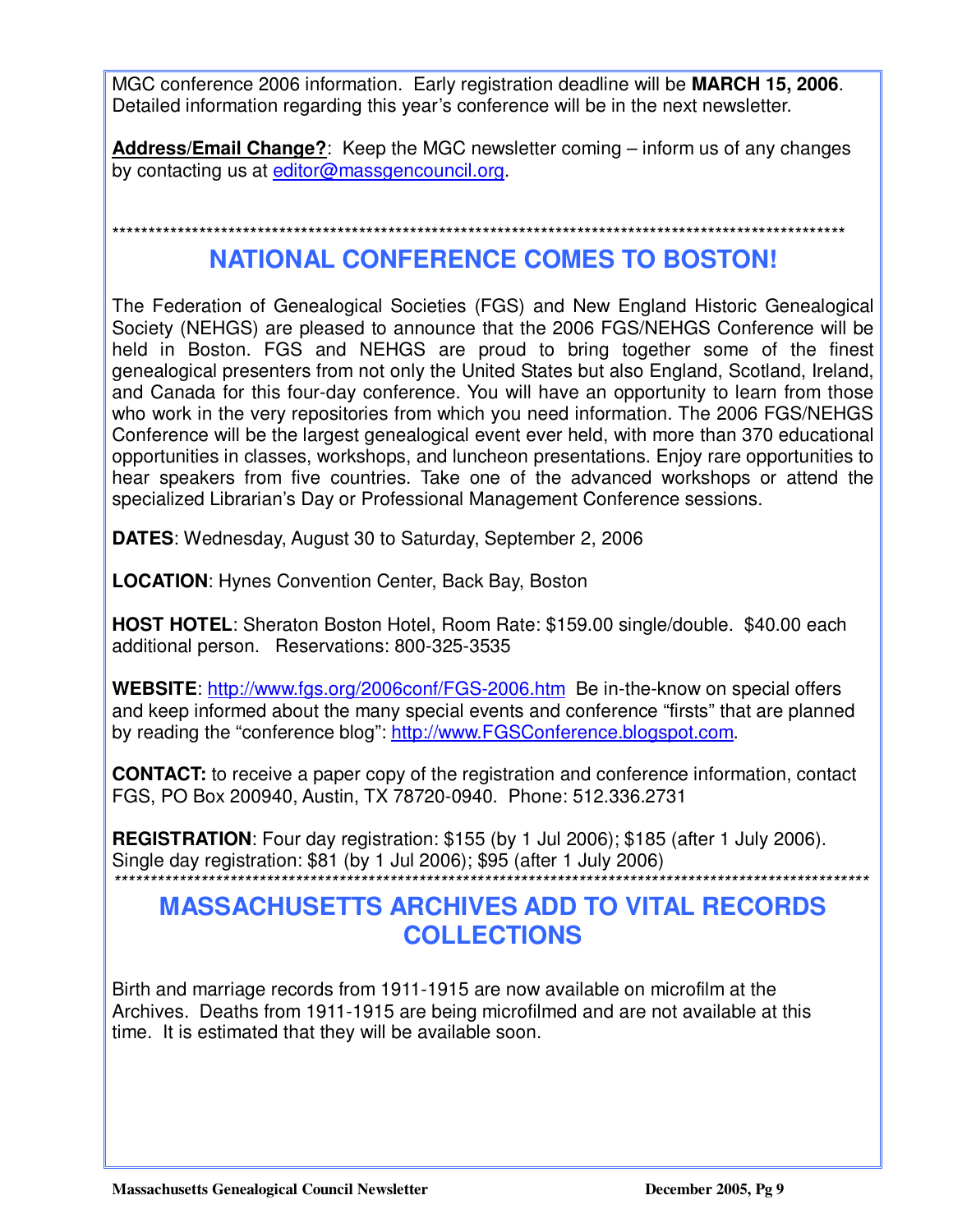#### **MGC Annual Meeting and Seminar Program Preview**  Saturday April 22, 2006

**8:00am-10:00am Program registration** 

Ξ

**9:00am-9:45am Massachusetts Genealogical Council Annual Meeting** 

**10:00am-11:00am Researching "Birds of a Feather": How Prosopography, Cluster Studies, and Record Linkage Techniques Can Help Put New Leaves On Your Family Tree.** Meldon J. Wolfgang III introduces several useful techniques developed and used by researchers in other academic disciplines that may help dismantle those "brick walls".

**11:15am-12:15pm Legislative Actions Affecting Records Access:** Panel discussion about the proposed regulations for the Minimum Standards for Birth Certificates section 7211 of Public Law 108-458 Intelligence Reform and Terrorism Prevention Act of 2004. This panel will discuss both the intent and scope of the Federal law, as well as the jurisdiction of the states,and the multitude of studies that document credit card and electronic systems fraud versus vital records vulnerabilities.

**12:00pm-1:30 pm Full Buffet Lunch** [Please let us know on your registration if you need a special meal.]

**1:30pm-3:00pm Workshop and Breakout Session Tracks** 

**TRACK 1 Meldon J. Wolfgang III Sleuthing in the Stacks: Using Non-Traditional Resources to Uncover Genealogical Clues**. Explores references used by professionals in other research disciplines, suggestions for conducting a secondary literature search and resources not commonly used by genealogists. Great for those researchers who have hit a "brick wall" or "dead end" in their research!

**TRACK 2 NARA Beyond the Census: Local History in Federal Records.** Intermediate and advanced researchers can learn from a myriad of examples for Post Civil War Taxes, Bankruptcy, Customs, Corps of Engineers, Works Progress Administration and GSA Surplus Property Disposal records.

#### **TRACK 3 Genealogy Society Workshops: Additional fees may apply for problem solving sessions.**

**TRACK 4 Genealogy Vendors:** Panel discussion to learn about genealogy vendor expertise and products – including your own local society!

**3:15pm-4:15pm FGS Boston 2006: Preparing for the Federation of Genealogical Societies Conference:** Panel discussion about the opportunity of the decade, when the FGS Conference comes to Boston in August 2006!

### **4:15pm-5:00pm Door Prizes and Announcements**

**COSTS:** Early registration (due by March 15/Regular registration: Members (\$50/\$60), Non-members (\$60/\$70). You may join MGC now for \$10 (2006 Annual Dues).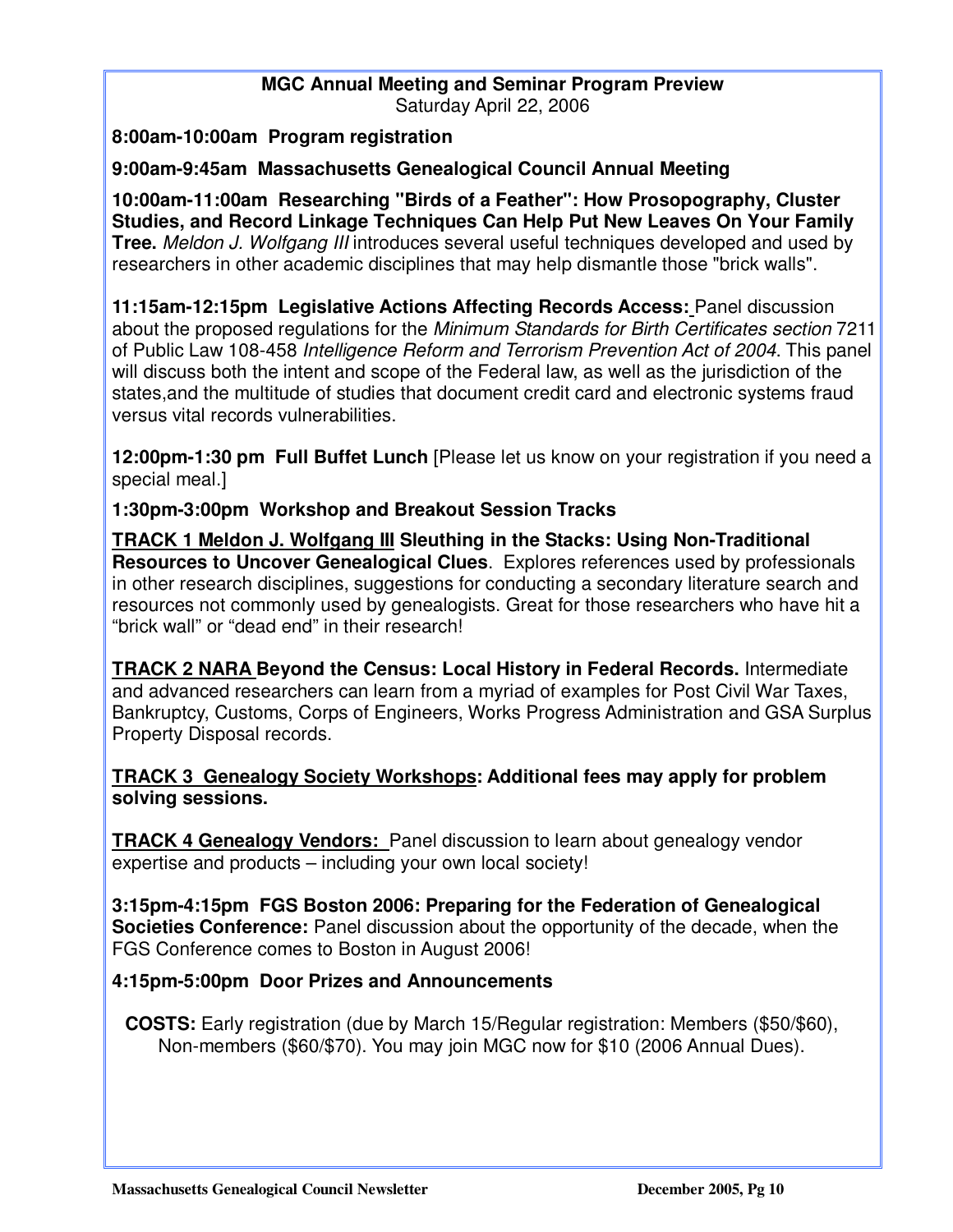# **MASSACHUSETTS GENEALOGICAL COUNCIL**

### **DUES RENEWAL NOTICE FOR CALENDAR YEAR 2006**

The Massachusetts Genealogical Council is dedicated to serving the interests of the state's genealogical community. Founded in 1980, the Council's stated aim is to develop and promote the study and exchange of ideas among persons and organizations interested in the pursuit of genealogy. Its programs and activities are designed to complement those of the many genealogical and hereditary societies throughout the state and to provide a statewide forum for genealogists.

The Massachusetts Genealogical Council (MGC) is composed of both individual and organizational members. Individual members receive the newsletter, participate in activities organized by the MGC, and may attend the Annual Meeting and Seminar at a discounted members-only rate. All organizational members receive the newsletter. Organizational members of groups based in Massachusetts are encouraged to send a delegate to the quarterly meetings of the Board of Directors. Delegates are voting members of the Board. Membership in the Council is open to any person or organization interested in its activities upon payment of dues. The membership year runs from 1 January through 31 December. Note: Dues are NOT tax-deductible.

#### **Your membership is important to us. We hope that you will decide to renew your membership and continue your participation in the work of the MGC.**

| NAME(S)                      |
|------------------------------|
| ORGANIZATION(Delegates only) |
| <b>MAILING ADDRESS</b>       |
| CITY, STATE, ZIP             |

EMAIL\_\_\_\_\_\_\_\_\_\_\_\_\_\_\_\_\_\_\_\_\_\_\_\_\_\_\_\_\_\_\_\_\_\_\_\_\_\_\_\_\_\_\_\_\_\_\_\_\_\_\_\_\_\_\_

Ξ

TELEPHONE\_\_\_\_\_\_\_\_\_\_\_\_\_\_\_\_\_\_\_\_\_\_\_\_\_\_\_\_\_

Membership Status: RENEWAL or NEW (please circle correct status) Please indicate type of membership:

\_\_\_\_ Individual \$10.00 \_\_\_\_ Organization \$15.00 \_\_\_\_ Family \$15.00 (Family memberships for the same mailing address:1 newsletter sent for both parties, both eligible for seminar discount).

Make checks payable to: Massachusetts Genealogical Council

Mail to: Massachusetts Genealogical Council, P.O. Box 5393, Cochituate, MA 01778-5393.

**MGC has a number of committees that work on various projects. If you are interested in getting involved, please indicate your interest(s) and we will contact you!** 

Monitoring legislative and access issues

Preparing the newsletter

Organizing and running the annual seminar

Helping to maintain and update the website